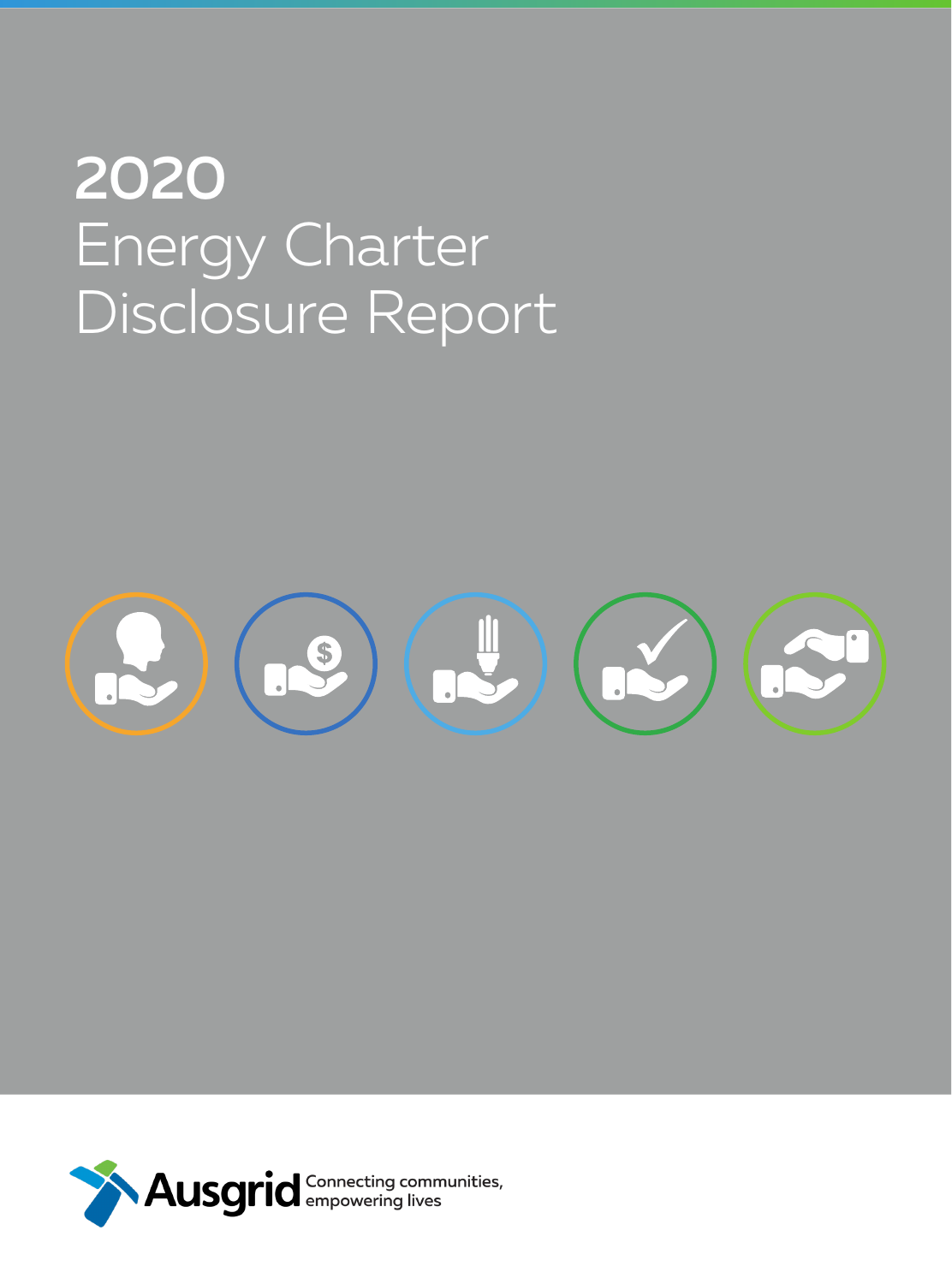# **Contents**

| Introduction by Chairman of the Board, CEO and Customer Consultative Committee 2 |   |
|----------------------------------------------------------------------------------|---|
| Understanding our customers                                                      |   |
| 2020 Program Highlights                                                          |   |
| 1. We will put customers at the centre of our business and the energy system     | 5 |
| 2. We will improve energy affordability for customers                            | 6 |
| 3. We will provide energy safely, sustainably and reliably                       |   |
| 4. We will improve the customer experience                                       | 9 |
| 5. We will support customers facing vulnerable circumstances                     |   |

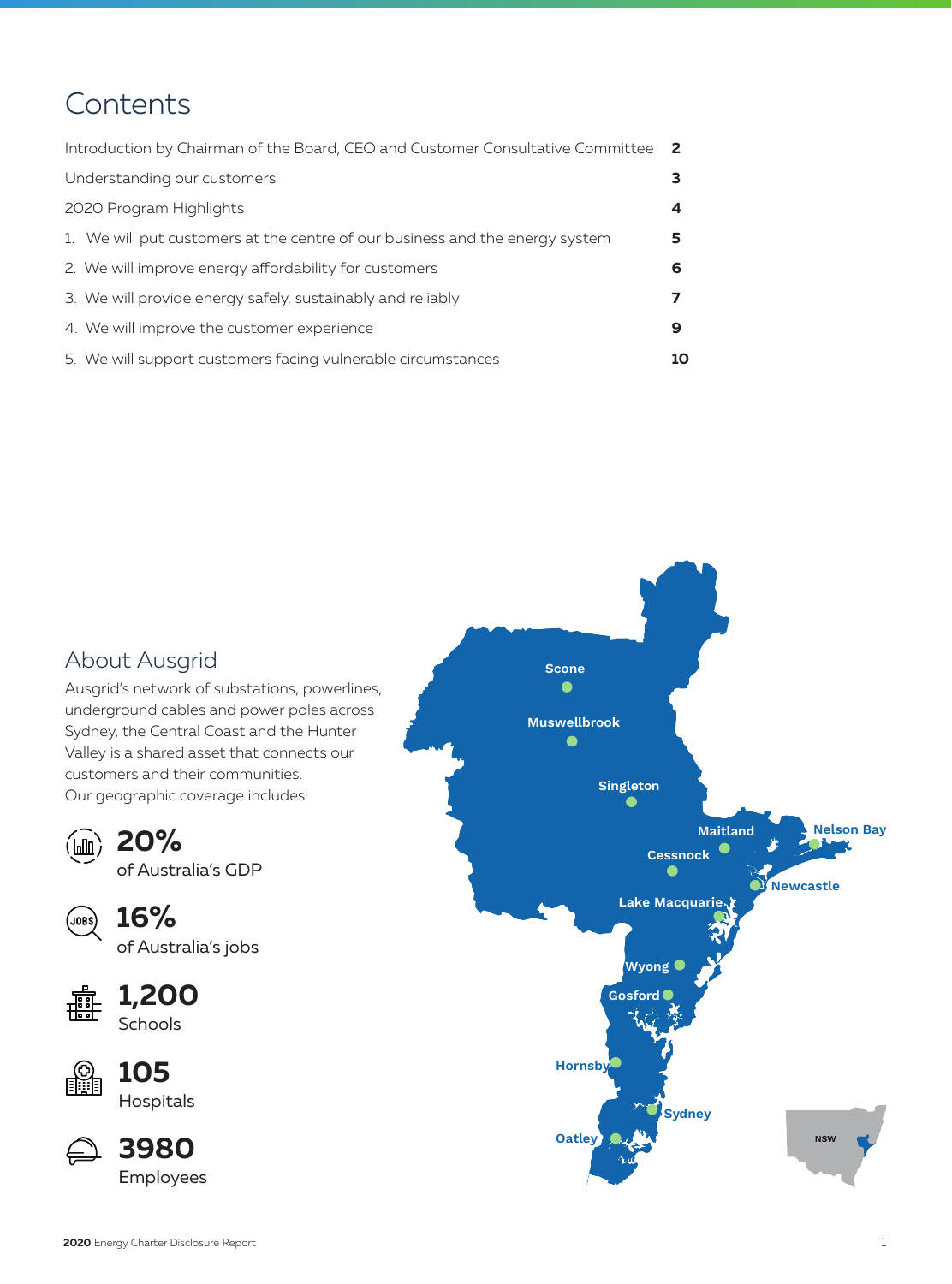## Chairman of the Board message



The year past has been marked by unprecedented storm events, bushfires and the COVID pandemic. Our attention during this time has been firmly on the care of customers and staff while continuing to deliver safe, affordable and reliable energy.

The Principles of the Energy Charter have remained at the front of our minds. The needs of customers have come first in our decision making throughout COVID and the drive to

better understand our customers has improved outcomes.

For example, the Board oversaw two significant initiatives to support people during COVID; the Network Customer Relief Package for residential customers and the Capacity Reset Package for medium to large sized business. Both where designed to support customers when they needed it most.

This reflects our commitment to delivering customer-focussed business initiatives, when it matters most to our community.

Another example is the Voice of Community reporting, which allows us to better understand how well we are meeting our customers' expectations. The Board has worked with the business to challenge and improve the development of the Voice of Community program.

The Board also notes the collaborative approach Ausgrid has taken with industry and customer representatives to improve safety practices, through our staged process to recommence some tasks live on the network after a tragic fatality of one of our team last year.

Our transformation cannot be effective without the direct input of our partners and customers and we thank them for their support.

Helen Nugent Chairman, Ausgrid

## Message from Ausgrid Customer Consultative Committee

Ausgrid has made significant progress to improve customer services through the development and implementation of new systems and programs, the integration of customer views into service design and the collaborative innovation program.

The refreshed Customer Consultative Committee, Pricing Working Group, the Technical Review Committee and the Network Innovation Advisory Committee provide valuable forums to drive collaborative governance and to allow decision making that will more effectively put customer needs on the same page as network needs.

We commend the progress that has been made on the customer transformation program, innovation programs such as community batteries, delivering emission reduction targets, collaboration to improve the integration of distributed energy resources and tariff reform.

We look forward to seeing continued improvements for customers.

## CEO message



It is difficult to recall a year harder for our customers and staff. We have spent much of the year responding to crisis events, be it storms, bushfires or the COVID-19 pandemic. Preserving the safety of our customers and our employees has always been our first priority and through these difficult times safety has rightly been the foundation of everything we do.

The bushfires, storms, and the COVID-19 pandemic have shown

us that we can be adaptable, rising to the challenge of delivering essential services for our community through difficult circumstances. The learnings from these events will lead to permanent improvements for customers, particularly in improved preparation for the upcoming bushfire season, storm information for customers, planned and unplanned outage customer notifications and services for life support customers. We are confident that these changes will have a lasting impact and allow us to be a stronger business for our community when we come out of the COVID-19 pandemic.

These changes form part of our broader customer transformation program that will deliver business and cultural change. While shifting focus to implement changes to address specific needs arising from storms and COVID-19, our transformation program initiatives have significantly progressed our understanding of our customers and will enable us to integrate the findings from customer research into ongoing service design improvements.

Collaboration with industry partners and customer advocates has allowed us to better hear the voices of our community and therefore make better decisions. Safely returning to live work was achieved by NSW DNSP CEOs, customer advocates, unions and accredited service providers supporting changes needed. These changes to practices and process will lead to the strengthening of safety practice across our industry and leave a legacy of improved electrical safety.

This year, with the support of customer advocates we have progressed innovation plans and policy initiatives to evolve customer services and transition the grid to support a lower carbon economy. Our innovation decisions will be guided by a set of principles designed with the assistance of customer advocates to ensure customer needs are integral to project design. Our community battery and electric vehicle charging programs are two innovation initiatives customers will be able to experience this year. They form a key part of our network evolution plans.

This report shows examples of our work to deliver better customer outcomes which underpins our self-assessed Evolved maturity ranking. We outline actions we will take to continue to meet our ambition to reflect customer needs in our decision making, culture and service delivery. Delivering on these actions will progress our journey toward a maturity level of Empowered by FY22.

I thank all those who have helped us become a better business and I look forward to the Independent Accountability Panel's review and feedback on our FY20 Disclosure Report.

Richard Gross Chief Executive Officer, Ausgrid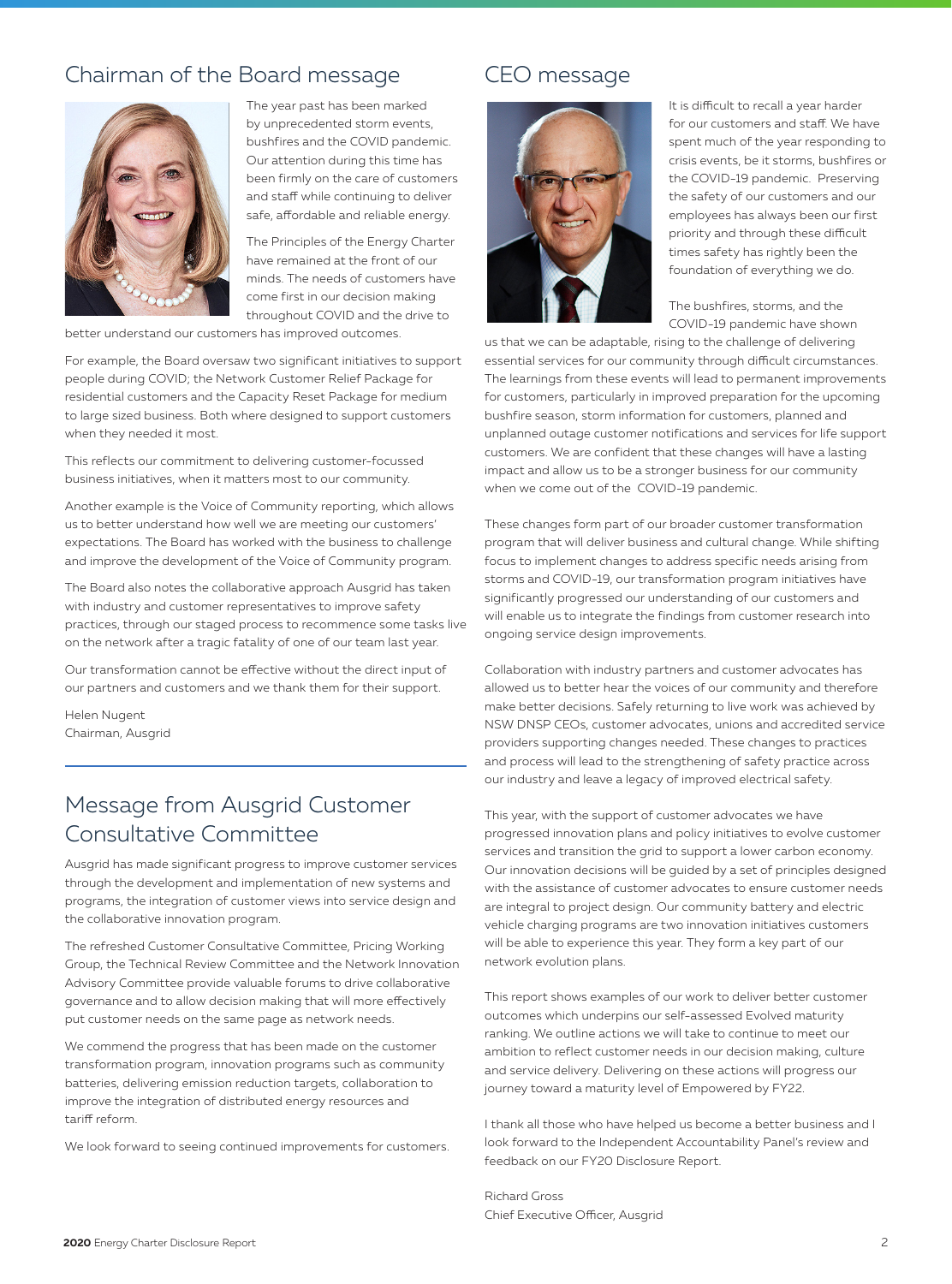## Understanding our customers

Ausgrid owns and operates a shared electricity network that provides power to the homes and businesses of our 1.8 million customers. That's over 4 million Australians relying on us every day. Following feedback from the 2019 Independent Accountability Report, we acknowledge that need to do more work to understand our customers. We have created a more robust framework for improving our understanding of, and seeking feedback from, specific customer groups.

Our newly formed customer transformation program is focused on improving customer interactions and services. The program started with a refresh of our customer segmentation and research that will inform the end goal of implementing a continuous stream of customer improvements.

Based on customer feedback and direct interaction with customers, we have developed new reporting and tracking frameworks, called the Voice of the Community program. We have elevated the Net Performance Score (NPS) from being a transactional survey to a reputational survey and we've supplemented it with several other transactional measures such as first touch resolution, case resolution percentage and customer satisfaction score. These changes will allow us to capture direct, timely and relevant feedback from our customers.

The suite of metrics will enhance data-driven decision making in our customer transformation program so we can focus our efforts where our customers tell us they are most needed. We look forward to establishing a baseline across these new metrics for FY21 with a view to providing a comprehensive progress update in our next disclosure report.

#### Research with our Customers and Partners

To guide understanding, our customer segmentation has two main categories: Customers and Partners. The Customer group is defined as residential, small to medium enterprises (SMEs) and large enterprises (LEs). Partners include major customers, Accredited Service Providers (ASPs) and applicants, retailers and local government.

To inform this work, throughout FY20 we conducted extensive qualitative and quantitative research with our customers.. This included over 20 group discussion sessions along with in-depth interviews, which provided us with 50 hours' worth of feedback. We also updated customer surveys right across our customer base, with our regular surveys conducted that received over 50,000 responses.

We are completing a 'customer canvas' for each segment to provide detailed customer insights, pain points, behavioural drivers and desired customer experience. This work is essential to redesign our services to reflect customer expectations. It also provides a granularity that allows us to assess the most vulnerable groups within each segment and pinpoint how we can do better by these customers.

In addition to the customer segmentation research, we have undertaken research to better understand customers views about new generation and storage technologies. This includes research with 430 NSW Electric Vehicle (EV) owners to investigate opinions and perceived behaviours around charging and electric vehicle driving patterns. In July 2020 we commenced a Community Battery research program among solar and battery and non-solar / battery customers.

To extend our local research effort and efficiently leverage government research and investments, we are also participating in two longer term research programs; the Monash Universities Digital Energy Futures Research Project and the Reliable Affordable Clean Energy for 2030 Cooperative Research Centre program (RACE for 2030 CRC).

This research will help us identify new innovative ways to partner with customers to lower demand on the grid, leading to lower prices.

#### **Customers**



**Residential – over 1.5 million households** Households requiring reliable services at an affordable price

**Small & Medium Enterprises (SMEs) – over 80,000 businesses**   $\overline{H}$ 

**Large Enterprises (LEs) – over 5,000 businesses** 

Large industrial or commercial customers who need safe and reliable

#### **Partners**



#### **Major Customers – between 50 and 100 businesses**

Large industrial or commercial customers with complex / technical needs requiring tailored solutions (e.g. airports, hospitals) or large-scale complex design connections (e.g. building developers)



#### **Accredited Service Providers (ASPs) and Applicants – between 100 and 200 businesses**

Companies that specialise in building and connecting new parts of the network and electrical contractors and consultants who complete design and connection related applications on behalf of end customers

#### **Retailers – between 40 and 50**

Sellers of electricity with direct interaction with end customers

**Local Government (City Councils) – between 30 and 40**  Multiple services including public lighting, vegetation management and other project works

#### **Stakeholders & Communities**

**Communities within Ausgrid network Customer representative groups Regulators (AER, AEMO, AEMC) Government (State and Federal)** 

**Other electrical distributors Industry representative bodies and Universities Media**

#### Ausgrid's end state: Customers at the centre of our decision making

Through ongoing research and feedback, we will continuously improve our services with customer input. Services will be targeted and improved by addressing the pain points of specific customer groups, in both the short and the long term.

Our understanding of our customers continues to evolve by investing more time and resources into learning about customer preferences and actively improving the services we provide to them. It has been a learning process for us, and we are confident we can deliver better services based on an improved understanding of our customers, their needs, and how we are delivering the services into market.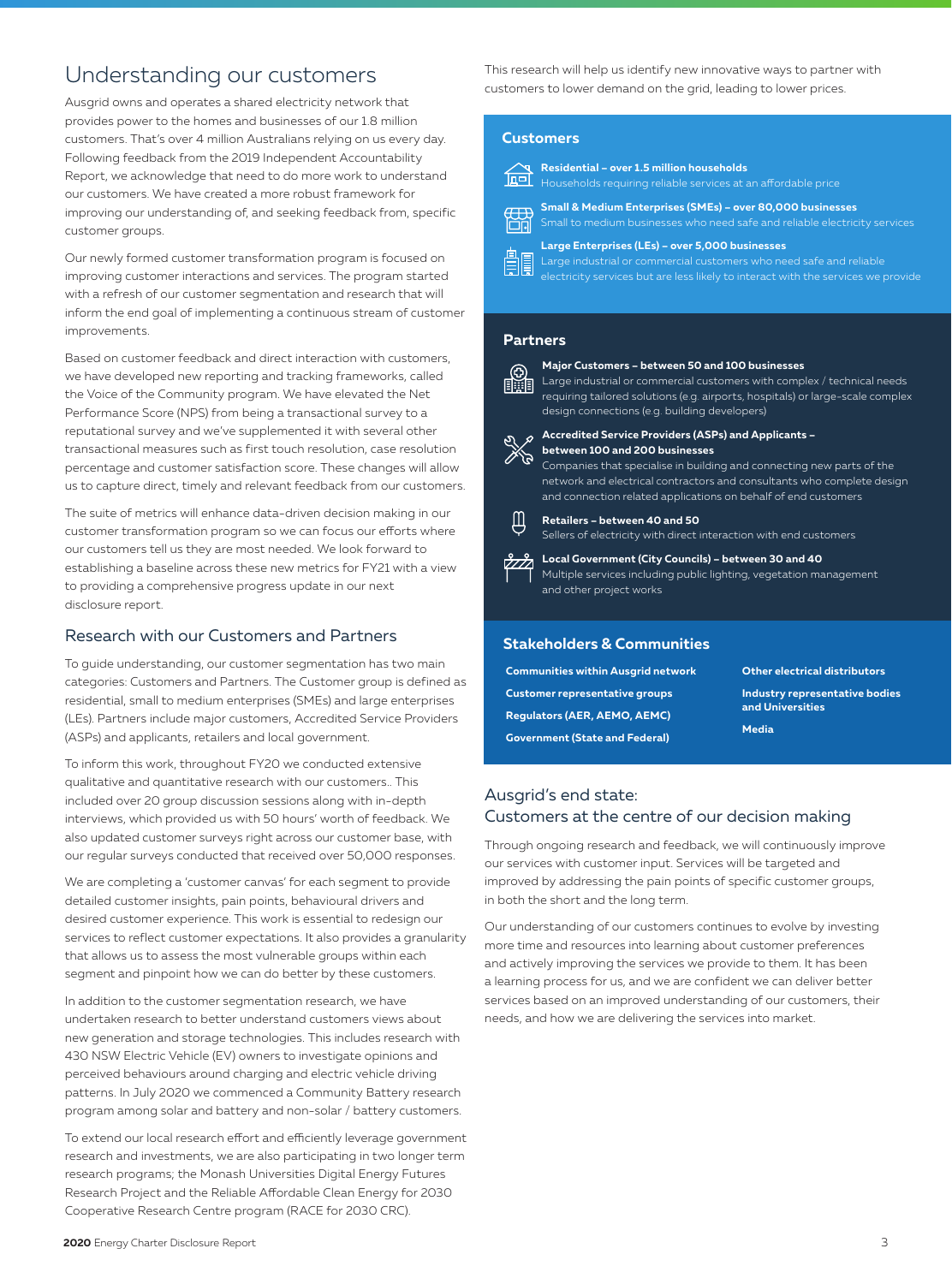## 2020 Program Highlights

#### Improving complaints process and customer outcomes

In early 2020, in recognition of lagging complaints indicators and consideration of the significant value of a more transparent complaints management process, Ausgrid's CEO and Board approved the appointment of our first Customer Advocate. This industryleading move demonstrates the commitment Ausgrid is making to improve our engagement, processes and outcomes for customers through placing a strong focus on the role of complaints information as feedback.

The Customer Advocate acts as Ausgrid's internal complaints escalation point and is responsible for reviewing and arbitrating customer issues and complaints. The Customer Advocate also plays a vital role in understanding customer pain points and working collaboratively with all parts of the business to implement targeted business changes and improvements.

The success of this work will be seen in improvements in customer sentiment as tracked in the Voice of the Community monitoring and reporting program metrics.

### Adapting storm information to address community needs

The November 2019 and February 2020 storm events severely impacted areas of our network leaving over 140,000 homes without power. We received over 26,000 calls to the contact centre and via our social channels with customers wanting to know when power would be restored.

We knew we had to be better at providing customers with restoration information during storms. Whilst our operations focused on safely restoring electricity supply, we adapted the restoration information to better address customer needs. We established a website banner to show where our crews are working, even when we were not able to provide exact restoration times. These changes have formed the basis of our new approach to storm response.

We are progressing improvements to our process for gathering and reporting of work during storms, which will lead to better information for customers. This includes conducting trials of automated SMS messaging to impacted customers during unplanned outages and overall improvements to our website (see Principle Four).

#### Amending Vegetation management program to address customer and council needs

Customer feedback and research with councils showed our approach to vegetation management was a key issue. Tree trimming is essential maintenance that helps ensure a safe and reliable power supply to homes and businesses across our network. Ausgrid undertook extensive consultation with councils

and customers to improve our communication practices and the way we trim trees, which directly shaped our 2020 vegetation management program.

The trimming clearances agreed during consultation were adopted and we engaged with councils to advise them on our new approaches and program timeframes well before trimming commenced. We are proactively communicating contractor schedules with councils and a full list of suburbs is provided on our website. Additionally, a targeted digital advertising campaign is underway to inform communities of

upcoming tree trimming in their streets. We have refreshed website text and created a video to describe how we trim trees to maintain the health of trees and the safety of our network.

Lastly, we introduced an improved customer complaints program, where Ausgrid actively manages complaints on behalf of contractors to ensure timely outcomes for matters raised.

#### Improving our support for Life Support Customers

Following our experience supporting customers during the February storms, we improved the information we provide to, and our communication with, customers who rely on life support equipment. This includes:

- A dedicated webpage consolidating all important information in one place supported by a global button for easy accessibility from anywhere on the website.
- Refreshed 'What is your Plan B' flyers based on primary market research.
- Digitised short form contract waivers for gaining approval to continue planned outage works in the event of newly registered Life Support customers.
- Call ahead service by Contact Centre for planned outage notification during COVID-19.
- Dedicated phone queue when contacting the Contact Centre.

Changes were made to materials following input from Council for the Ageing, they will also be translated to support engagement with culturally and linguistically diverse groups across our network.

#### Ausgrid responds to COVID-19

| Customer<br><b>Support Area</b>                     | <b>Ausgrid Actions</b>                                                                                                                                                                                                               |  |  |  |  |
|-----------------------------------------------------|--------------------------------------------------------------------------------------------------------------------------------------------------------------------------------------------------------------------------------------|--|--|--|--|
| <b>Affordability</b>                                | NSW networks customer relief package: Providing relief<br>to residential and business customers in hardship via<br>payment rebates and deferrals to Retailers.                                                                       |  |  |  |  |
|                                                     | Large consumption customer relief: Resetting network<br>capacity charge baselines to lower consumptions levels<br>for businesses with historically large consumption.                                                                |  |  |  |  |
|                                                     | Hardship Support: Reviewed our Hardship Program to<br>ensure we are providing maximum flexibility in payment<br>options.                                                                                                             |  |  |  |  |
|                                                     | Third party damage recovery: Paused debt recovery of<br>3rd party damage to our Network assets.                                                                                                                                      |  |  |  |  |
| <b>Reliability</b>                                  | Supply disconnection: Paused the disconnection of<br>supply for non-payment unless Retailers could ascertain<br>consent from the Customer or prove inability to contact<br>Customer.                                                 |  |  |  |  |
|                                                     | Reduced power disruptions: Created a new customer<br>impact assessment to enable continued network<br>maintenance, new customer connections and major<br>infrastructure projects with reduced customer power<br>disruptions.         |  |  |  |  |
|                                                     | Customer support maintained by contact centre:<br>Operated two contact centres by enacting Business<br>Continuity plans.                                                                                                             |  |  |  |  |
| Looking after our<br>most vulnerable                | Life support customers: Dedicated strategy for life<br>support customers including newly co-designed 'Plan<br>B' flyers, refreshed webpage, a call ahead for planned<br>interruptions and a dedicated contact centre phone<br>queue. |  |  |  |  |
| Improving our<br>service for future<br>bushfire and | Bushfire season private infrastructure: Improved<br>communication, earlier in the year, with follow-up and<br>more flexible hardship payment options.                                                                                |  |  |  |  |
| storm seasons                                       | Planned outage notifications: Digitisation of the short-<br>notice outage waiver to allow newly registered life<br>support customers better prepare for planned outages.                                                             |  |  |  |  |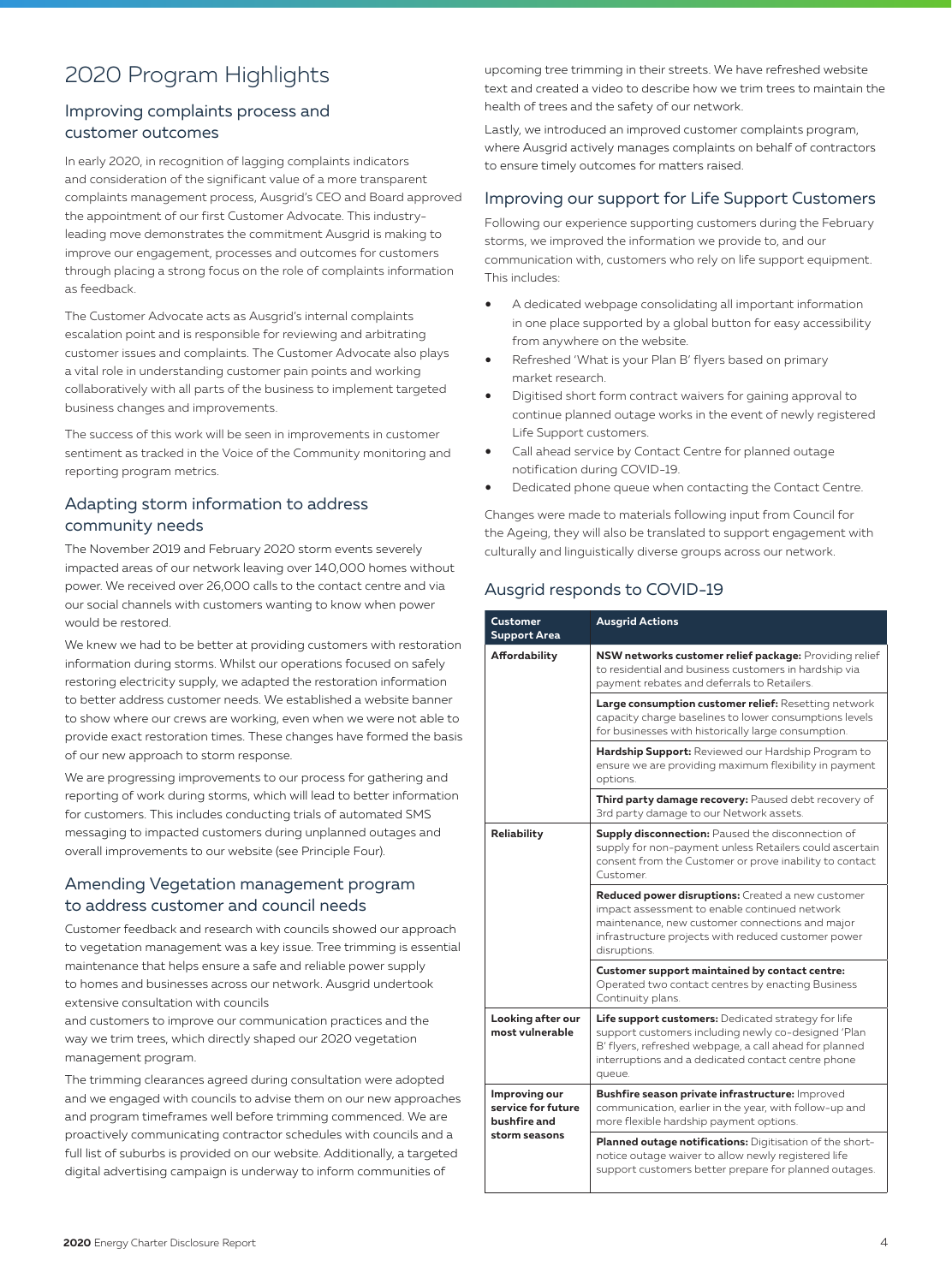

## Principle 1:

### We will put customers at the centre of our business and the energy system

Putting customers at the centre of our business is good business, so in order to drive business

improvements, last year we introduced cultural, governance and process changes to transform how we serve our customers.

#### Supporting and incentivising customer focused cultural change

Ausgrid continues its work to incentivise high performance, with a new customer-focused performance standard included in our performance development framework. This measures our employees' performance and success in meeting customer expectations. From the framework's introduction in FY19 to the most recent annual performance year FY20, we have seen a nearly 9% increase (up from 30.25% to 39.12%) in our employees exceeding expectations against the customerfocused performance standard.

To enhance our customer-focused performance, in June 2020, we piloted our newly developed Customer Interactions training, which includes reference to the Energy Charter. This training will increase our frontline employees' capability to more effectively and safely manage customer interactions.

Ausgrid's Short Term Incentive (STI) and Long-Term Incentive (LTI) Plans, linked to bonus for senior executives, include customer measures to drive the right customer service behaviours. Linking customer service criteria to STI and LTI Plans is designed to reinforce executive backing for customer improvement programs across the business.

#### Listening to our customers

As mentioned in the highlights section, Ausgrid has established a Voice of the Community (VoC) program to assess customer sentiment on a real time basis and receive feedback across all customer segments. Our goal is to gauge how we are tracking and to measure what is important to our customers and then to make improvements. This VoC dashboard is also shared externally with our

Customer Consultative Committee (CCC) to keep them informed of improvements we are making and hold us accountable for the things we need to change.

The Ausgrid Board and Executive Leadership Team regularly review the VoC metrics, as we transition our focus to an 'always on' feedback loop. The new VoC dashboard will replace the current measures. While we know we have more work to do across the business, provision of visibility of these metrics to Ausgrid's Board indicates the progress we are making towards achieving a culture that puts customers first.

#### Customer commitments and collaboration

Ausgrid has delivered on commitments to establish new committees where customer representatives work with executives and managers to ensure customer perspectives are incorporated into strategic decisions. Our employees engage directly with customer advocates, helping them to understand different perspectives to make more informed recommendations.

The Network Innovation Advisory Committee (NIAC) has developed innovation principles and a ranking system that will help to prioritise innovation projects and ensure positive customer outcomes. Ausgrid is pursuing the highest ranked projects, Community Battery and the network insights project.

The Pricing Working Group (PWG) worked with Ausgrid to submit an amendment to our Tariff Structure Statement to include a new embedded network tariff. This aimed to address the growth of embedded networks within the Ausgrid distribution area, improve efficiency of our tariffs, ensure fair contribution to funding network costs by all customers and promote efficient entry in the embedded networks service provision. The Australian Energy Regulator (AER) did not accept the suggested amendment, but it does consider the issue of how to effectively price the provision of embedded networks to warrant further consideration in future processes.

#### **Promises delivered and actions taken: 2019 – 2020 EVOVLED**

Developed Customer Performance Scorecard to enable us to measure and use customer feedback to inform service delivery design (Voice of Community scorecard) shared with customer advocates (PIA 1.1).

Implemented transformation initiatives that focus on improved reporting and supporting better customer outcomes (Voice of Community program) (PIA 1.3).

Customer focused performance measures in place for all staff to incentivise better customer outcomes.

Customers steering business decisions and increased collaboration through expanded engagement with customer committees.

#### **2021 Actions proposed: 2020 – 2022 EMPOWERED**

| Living Our Values cultural change program.       |                  |
|--------------------------------------------------|------------------|
| Improve LTI and STI Plan customer value metrics. | $\mathbf \Omega$ |
| Share performance scorecard with customers.      |                  |
| <b>Measurement:</b>                              |                  |
| RepTrak Community score 71.5 (FY19)              |                  |
| RepTrak Stakeholder score 63.5 (FY19)            |                  |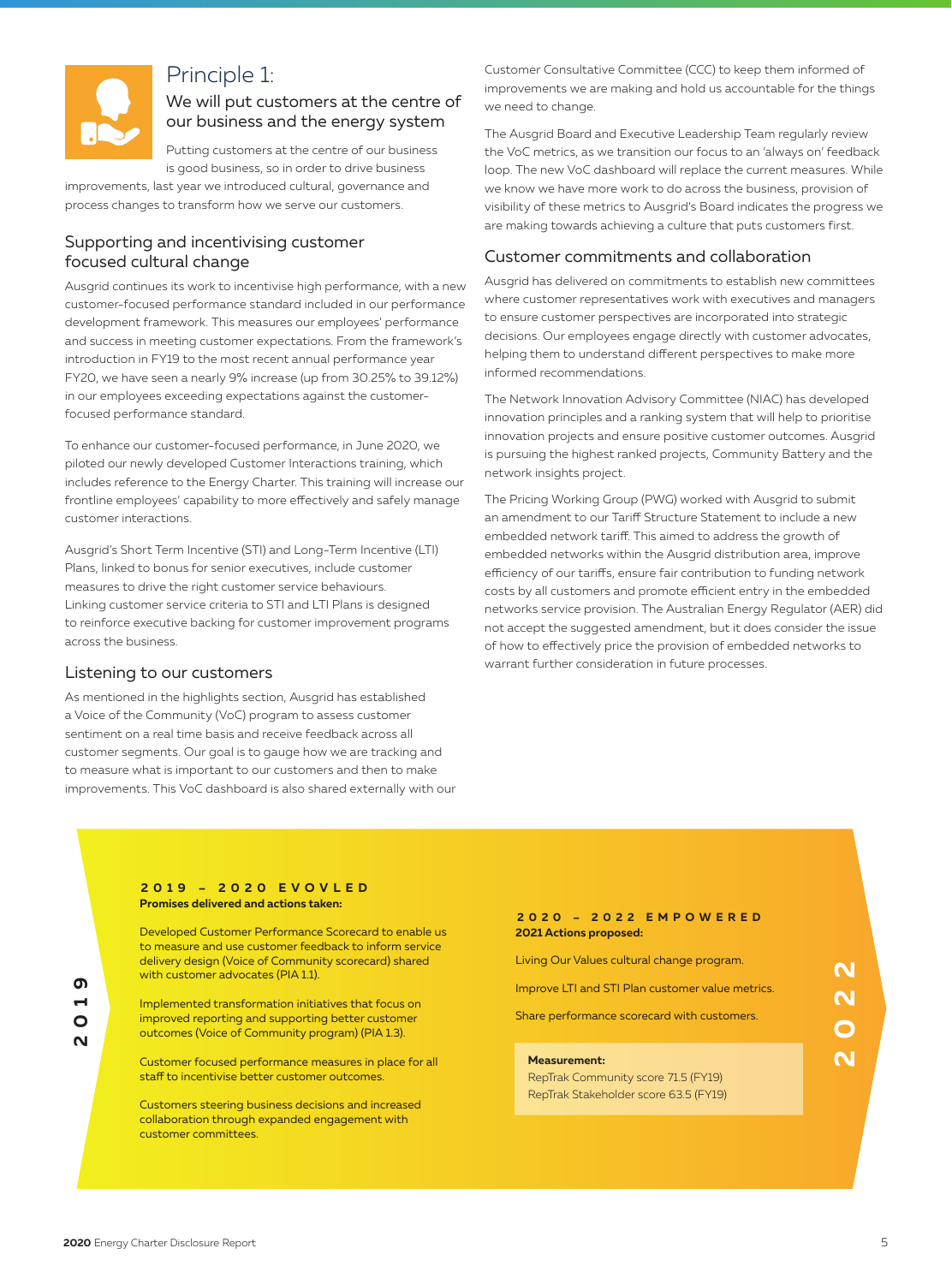

## Principle 2:

### We will improve energy affordability for customers

Energy affordability is a growing issue across our

industry, and each part of the energy supply chain has a part to play in getting better outcomes for our customers. In the last financial year, we developed innovative programs such as the community battery initiative to help customers control energy use and we commenced work on better incorporating customer benefits into our investment decision making processes.

COVID-19 is having a profound impact on households, businesses, schools, hospitals and other customers that use the shared electricity distribution network every day. Ausgrid initially submitted our FY21 pricing proposal with no proposed changes to our prices, so no customer would be worse off, however this led to the questioning of our energy forecasts. Ausgrid worked closely with the AER on energy demand forecasts before submitting an increase in network prices of less than 2.3% for the FY21 pricing proposal, which was lower than the 2.7% increase we had calculated before the COVID-19 pandemic. Ausgrid also worked with customer advocates on our pricing position.

Throughout the COVID-19 pandemic we worked hard as a business and as an industry to provide financial relief for customers most in need. Ausgrid, Endeavour Energy and Essential Energy worked together to deliver the NSW Network Customer Relief package for residents and small businesses. In addition, Ausgrid delivered a oneoff capacity reset to provide bill relief for medium to large business customers worst affected by COVID-19. We saw the need to provide these relief packages due to increasing requests for assistance from our customers and worked collaboratively with retailers to deliver these savings.

#### Innovative solutions for affordable energy

An integral part of lowering costs for our customers is demand management, which can deliver more competitive and cost-effective energy solutions. We have delivered the Power2U program that encourages customers to take up renewable energy and the Virtual Power Plant program that allows customers to share their excess stored energy with the grid, for the benefit of all customers. More information on these programs is on our website.

#### Progressing Tariff reform

Ausgrid worked with customer advocates to advance pricing reform for the benefit of all customers. Demand tariffs for residential and small business customers became a default tariff assignment from

1 July 2019, putting customers more in control of their network bill. (Work on embedded network tariffs are mentioned in Principle One). Additionally, our contribution to the Distributed Energy Integration Plan (DEIP) Access & Pricing working group has supported the submission of three rule changes to the Australian Energy Market Commission that will drive benefits for customers.

Ausgrid is developing network tariffs and charges to support our pipeline of innovative projects, such as community battery schemes, dynamic connection agreements and Electric Vehicle (EV) charging. The principles applied to develop these new tariffs would be extendable to support further innovative applications, such as virtual distribution system operation and peer to peer trading. This research will support and advance our thinking on further strategic direction of tariff reform in the environment of accelerated penetration of DER.

To enhance choice and control over energy use for large customers, Ausgrid is currently investigating the development of dynamic and flexible connection services. Dynamic connection agreements aim to allow customers to connect in constrained areas by placing restrictions on their load usage or generation. Dynamic connections can take the form of non-firm access that can be curtailed, timed connection or shared connections. Demand response (demand turnup or turn-down services) can also be procured as part of the dynamic connection agreement.

We are also working on tariffs to support a predicted increase in EV use, engaging with the NSW Government on the tariff options to accommodate EV charging stations. We are also considering options for residential and small business EV charging. Some of the new innovative tariffs might be trialled as sub-threshold tariffs from as early as 1 July 2021.

#### Energy advice for customers

In our previous report, Ausgrid outlined our goal for the introduction of independent energy advice for our customers. The intention was to allow our customers to have the tools and information needed to make informed decisions from a source that would not benefit from these decisions. Following discussions with our Customer Consultative Committee (CCC), we took on board their advice not to pursue the idea.

To address a gap in provision of energy literacy and safety advice to Culturally and Linguistically Diverse (CALD) communities, Ausgrid has committed to participating in the Sydney Alliance Voices for Power initiative, along with other Energy Charter signatories AGL, Origin Energy, Endeavour and Jemena. We are also considering working with Australian Energy Foundation to provide free energy advice to customers facing hardship.

| <b>Promises delivered and actions taken:</b><br>Review of investment governance with KPMG to incorporate customer views<br>into capital investments in FY21 (PIA 2.1).                                                                                                            |     |             |             |                                                                                                                | 2020-2022 EMPOWERED<br><b>2021 Actions proposed:</b> |  |
|-----------------------------------------------------------------------------------------------------------------------------------------------------------------------------------------------------------------------------------------------------------------------------------|-----|-------------|-------------|----------------------------------------------------------------------------------------------------------------|------------------------------------------------------|--|
| Improving customers' ability to manage energy use with demand management<br>solutions such as our Power2U and Virtual Power Plant trials (PIA 2.1).<br>Ongoing review of Ausgrid's Repex model (PIA 2.1).<br>Conducted feasibility testing of community battery trials (PIA 2.4). |     |             |             | Implement the new investment governance<br>framework to include customer component in<br>investment decisions. |                                                      |  |
|                                                                                                                                                                                                                                                                                   |     |             |             | Undertake community battery trial.                                                                             |                                                      |  |
|                                                                                                                                                                                                                                                                                   |     |             |             | Expand demand management programs.                                                                             |                                                      |  |
| COVID-19 financial support packages delivered for customers in need.                                                                                                                                                                                                              |     |             |             |                                                                                                                |                                                      |  |
| Progressing tariff reform.                                                                                                                                                                                                                                                        |     |             |             |                                                                                                                |                                                      |  |
| <b>Measurement:</b>                                                                                                                                                                                                                                                               |     |             |             |                                                                                                                |                                                      |  |
| Tracking operational expenditure FY19                                                                                                                                                                                                                                             |     | <b>FY20</b> | <b>FY21</b> | <b>FY22</b>                                                                                                    |                                                      |  |
| Opex \$m                                                                                                                                                                                                                                                                          | 446 | 403         | 379         | 376                                                                                                            |                                                      |  |
| % movement year on year                                                                                                                                                                                                                                                           |     | $-10%$      | $-6%$       | $-1%$                                                                                                          |                                                      |  |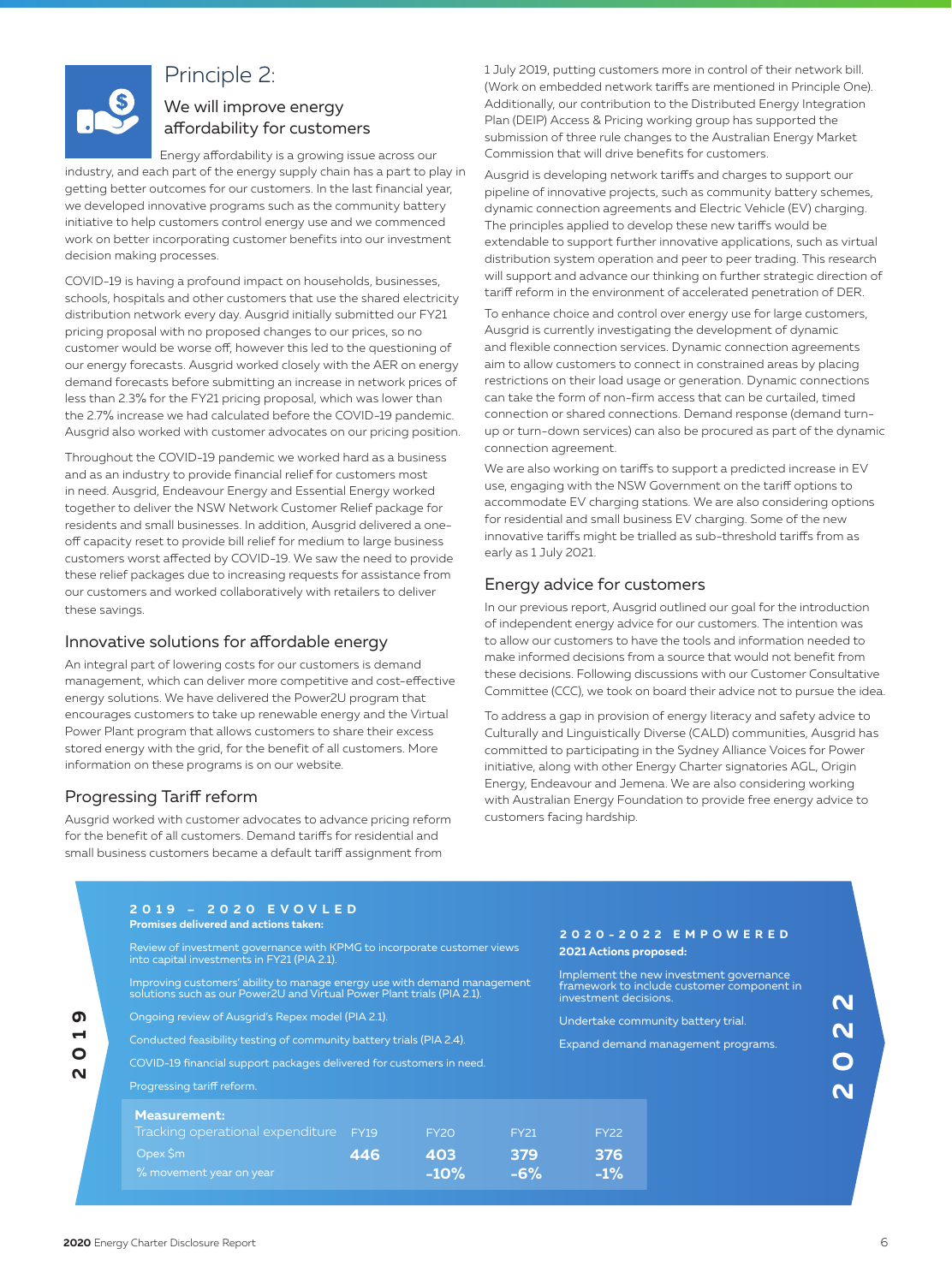

## Principle 3:

#### We will provide energy safely, sustainably and reliably

Delivering energy safely, sustainably and reliably is

an essential part of Ausgrid's role in the energy network. Customers depend on us as an essential service and we understand that our approaches to safety, sustainability and reliability need to transform over time based on customer expectations.

#### Live work resumption

A critical milestone was achieved in December 2019 with the return of the majority of Stage 1 live work tasks. Ausgrid has been progressively returning other Stage 1 and Stage 2 Live work tasks with the required critical controls in place. Measures to achieve this are discussed below and detailed information on tasks and measures can be found on our webpage.

#### Public Safety

Ausgrid's Public Safety Risk Management Framework has been reviewed and can be broken down into three layers of control: asset management, process safety (work methods) and public awareness. These three layers are formally linked together in Ausgrid's Public Safety Formal Safety Assessment (FSA) which was updated in July 2019.

Work is continuing in 2020-21 to improve integration between the three layers of control through their respective management systems. This will include further updates to the Public Safety FSA including implementation of recommendations from recent public safety reviews and audits.

#### Process Safety

Ausgrid monitors safety performance through assurance activities, the review of hazard reports and incident investigations. These processes enable the identification of improvement opportunities to enhance work practice control measures that protect the health, safety and wellbeing of the public.

Following the pause on live work from April last year, Ausgrid conducted a major safety review to ensure our network is safe for both our communities and our employees. The impact of this decision was felt by customers, Accredited Service Providers (ASPs), councils and our employees. To ensure we considered these impacts as we developed measures to allow us to safely return to live work, Ausgrid established the Live Work Consultative Committee. This committee was comprised of the Ausgrid CEO, the CEOs of Endeavour, Essential Energy, Energy Consumers Australia (ECA) as well as representatives from The Electrical Trades Union (ETU) and National Electrical Communications Alliance (NECA).

The measures, safety controls, re-training, verification of competency and assurance programs we now have in place to allow the resumption of live work tasks have been supported by the Committee. We recognise that customers, councils, ASPs and property development businesses have suffered due to the pause on work. We have made good ground since December to address our backlog, especially in street lighting. We expect that the changes we've made to practices and accreditation will lead to the strengthening of safety practice across the industry.

Ausgrid will continue to define our critical risk management framework as we introduce Critical Controls Management (CCM) as the core of our Health and Safety strategy. This will enable our people to focus on the

control measures that prevent serious and life changing incidents for our people and the public.

#### Asset Management Strategy

Ausgrid manages network assets and delivers maintenance programs that mitigate asset risk to public safety. A large portion of the maintenance and replacement program relate to the management of public safety risks including:

- Pole and line inspection leading to the replacement of poor condition overhead assets.
- Line upgrades on conductors with higher probability of failing, particularly during extreme weather events.
- Upgrade of bare and covered service wires with insulated conductors, reducing the risk of domestic shocks and contact with live conductors when on roofs or up walls near the exposed conductors.
- Replacement of low voltage underground cables that have the potential to create domestic shock and step-and-touch potential risks.
- Security upgrades to substation housing and boundary fencing to prevent unauthorised or inadvertent access.
- Testing and upgrading of fire systems which prevent the spread of substation fires onto neighbouring properties.
- Vegetation management to minimise the potential for trees and branches to bring down powerlines, further reducing the risk of contact with live conductors.
- Completion of annual Bushfire Hazard Inspection Program followed by rectification of all identified defects.

 Ausgrid also investigates improved technologies that can further mitigate public safety risk including network monitoring devices and switches which can be used to isolate power in dangerous situations.

#### Public Electrical Safety Awareness

Ausgrid delivers an annual Public Electrical Safety Awareness Plan (PESAP) which focuses on creating awareness of the risks associated with the distribution and use of electricity. Cornerstone activities include Electrical Safety Week, sponsorship of trade publications and community service announcements during weather events. This plan is constantly reviewed in line with weather predictions to ensure messaging reaches the most affected communities and to effectively respond to weather events. One action that has been delayed from our last report is continual improvement of targeting and measurement of our PESAP against defined indices.

#### Sustainability

Ausgrid understands the growing expectations of the community to make sustainability a part of everyday business. Based on FY19 performance, we published our first Global Reporting Initiative compliant Sustainability Report.

Ausgrid continues to reduce our emissions from the FY17 baseline. Targets are an 8% reduction of all emissions and 44% reduction for all emissions excluding line losses, by FY24. Lower demand, COVID-19 and grid decarbonisation contributed to an 11.8% reduction in all emissions for the FY19 reporting year. Investment in solar panels at our depots, fleet reductions and sustainable building upgrades had a significant impact on our own emissions with a reduction of 13.3%. COVID-19 impacts contributed to this decrease. Ausgrid will review our target once there is stabilisation in energy use post COVID-19.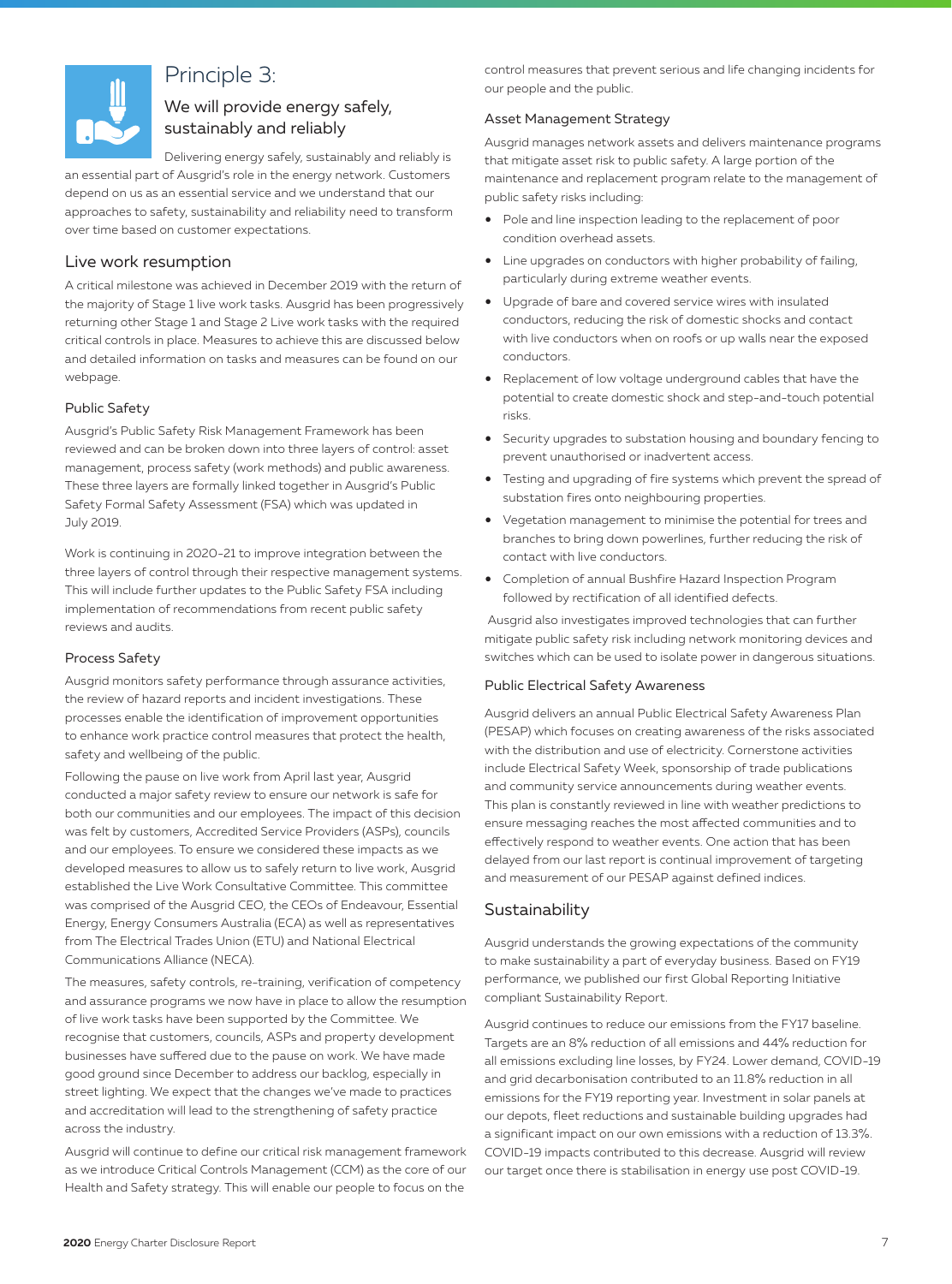Customers expect us to evolve the grid to support increased adoption of distributed energy and to participate in initiatives that support decarbonisation of the energy sector. Progressing innovation programs with customer advocates will help us achieve these goals and take us toward an Empowered sustainability ranking.

#### **Reliability**

During COVID-19 Ausgrid has reduced planned outages to avoid unnecessary work as many of our customers are spending more time at home. We prioritised critical work that would avoid longer or unexpected customer power outages. Additionally, preventative maintenance was completed on Ausgrid assets that supply key community infrastructure, such as hospitals and quarantine hotels.

Ausgrid has maintained our SAIDI and SAIFI reliability results, except on our urban feeder SAIDI score. This is due to the implementation of the pause on live work and the significant impact of storms and bushfires on the duration of network outages. It is the first time in many years we have not met this measure. Ausgrid strives to improve the reliability of our network in line with the level of reliability that customers are willing to pay for.

We are taking action to improve the performance of our worst performing local electricity feeders and to improve continuity of service to customers in remote areas or areas prone to storm or bushfire damage.

#### **Promises delivered and actions taken: 2019 - 2020 EVOVLED**

#### **Safety**

Worked with staff and partners to resume some live work tasks following improved training accreditation and safety measures to reduce our backlog of maintenance for customers (PIA 3.1).

#### **Sustainability**

Progressed actions to address Modern Slavery in line with government and community expectations (PIA 3.6).

Committed to reducing carbon emissions, tracked and reported in our annual Sustainability Report.

Implemented new programs to help customers manage energy use and support investment in renewable energy technologies and EV.

#### **Reliability**

Reduced power disruptions during COVID-19 to only critical works with customer impact assessment.

We are:

- Actively considering opportunities for deployment of specialised technologies such as Intellirupters, Stand Alone Power Systems (SAPS) and microgrids. These technologies have the potential to provide better resilience to customers whose supply is more susceptible to weather-based events or more difficult to restore afterwards.
- Improving our data regarding identification of vegetation encroachments to facilitate their rectification and prevent them resulting in an outage.
- Placing a strong focus on rectification of High Voltage feeder faults, which have high customer impact.

The initiatives above give us confidence that Urban SAIDI levels will return to more normal levels below the 80 min Urban SAIDI threshold.

Increasingly extreme weather events will continue to have a major impact on reliability, making planning for storms more difficult. It is important that we collaborate with customer advocates and engage with our customers, as well as governments and regulators, to agree on the solutions for delivering a more resilient network capable of flexibly responding to extreme weather. Ausgrid will be an active participant in these discussions.

#### **2021 Actions proposed: 2020 - 2022 EMPOWERED**

#### **Safety**

Improve targeting and measurement of the effectiveness of our Public Electrical Safety Awareness Plan (PESAP).

#### **Sustainability**

Invest in innovation programs guided by investment principles, e.g. community batteries and community EV charging.

#### **Reliability**

Lead discussion on network and community resilience.

Deploy technologies such as Intellirupters, Stand Alone Power Systems (SAPS) and microgrids to provide better resilience.

#### **MEASUREMENT**

#### **Public Safety:** 12-month period to 30 June 2020

#### **319**

Third Party Contact with Overhead assets (decrease of 54 from FY19)

#### **99**

Third Party Contact with Underground assets (decrease of 26 from FY19)

#### **6**

Unassisted Pole Failures (decrease of 4 from FY19)

#### **Reliability:** 12-month period to 30 June 2020

## **99.982%**



## **409**

**73** Unassisted Overhead Conductor Failures (increase of 112 from FY19)

Domestic Electric Shocks (increase of 10 from FY19)

**92.18** 

74.69 in FY19)

SAIDI (23% increase from

#### **Sustainably**

#### **9.8%**

eduction in all emissions (to a target of 8%)



reduction in our own emissions (on track to reduce emissions by target of 44% by FY24)

**0.68**  SAIFI (3% increase from 0.66 in FY19)

**2022**

# **2019**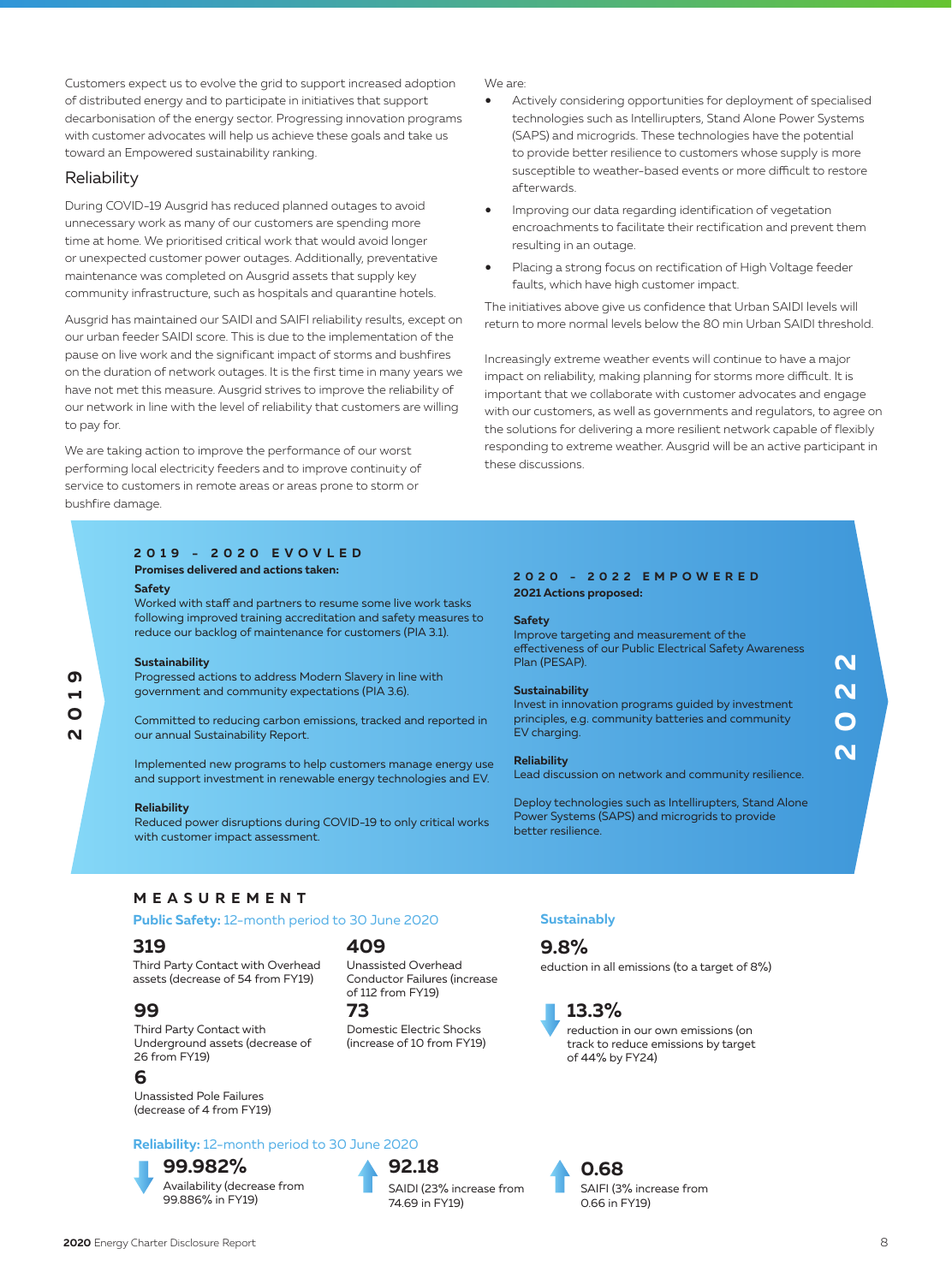

## Principle 4:

#### We will improve the customer experience

Ausgrid's focus on improving the customer experience has evolved over the past year, with an increase in resources and plans put in place to ensure we are actively listening to our customers' concerns. We introduced a dedicated Customer Transformation team who are focused on developing a customer-centric future state service design.

#### Improving Ausgrid's website

Our website continues to improve to make it easier for customers to find the information they need. Listening to our customers (through survey feedback, social media, general complaints, and customer research) and acting on their feedback, has been integral in implementing changes. In FY20 we reworked our Life Support Customer pages, improved power outage and major storm information, introduced feedback surveys and launched a helicopter patrol map and flight schedules for bushfire prone areas of our network.

An understanding of our customers' experiences during the November and February storms has led to the introduction of a dedicated storm landing page. During the next major storm to hit our network, the page will provide status updates on affected suburbs and include more detail on how we restore power through Frequently Asked Question documents. Ausgrid has also launched a Storm Tracker which displays weather data from the Bureau of Meteorology (BOM) and enables us to share this information via our social media channels.

We will continue to improve our website based on customer needs, with future improvements currently underway on our power outage map and our service request forms.

#### Voice of Community (VoC) and customer led service design

The launch of Ausgrid's Voice of Community (VoC) program has increased the level of shared understanding and transparency across all internal and external stakeholders of performance against key 'moments that matter' and the underlying drivers. We've launched several survey programs that help inform how best to conduct timely follow-up with customers when their matter has not been satisfactorily resolved.

The program has also introduced a focus on first touch resolution across

digital channels. This supports the continued adoption of online selfservice capabilities to deliver services to our customers. We do this while continuing to provide our customers with the opportunity and access to call our Contact Centre directly and reducing hand-offs to improve first touch customer resolution. The driving force behind our improvements to digital first touch resolution was ahe desire for, after they urged for greater customer-centricity through our digital platforms. Acknowledging that our website is the gateway to almost all service needs our customers may experience, we have implemented the following changes:

- Bringing our social media feed onto our website
- Dedicated webpage and global button for life support customers
- Changes underway to revamp the customer map reporting experience for all hazard, outage and maintenance requests
- Leveraging analytics to improve content navigation and create links to associated webpages to improve the ease for customers to finish their journey in one visit
- Improving the way that we communicate with our customers in digital content, through our tone of voice, to make it easier to read and understand

Complementing the VoC program received, in particular through regular reputational Net Promoter Score surveys and customer interviews, we are fast developing a capability to rapidly turn feedback into future service design concepts that can be created through a customer design process and piloted repeatedly to refine and eventually bring to life in our day to day operations.

- Our experience during the storms showed customers wanted more information on outage restorations. This has led us to testing of a trial service to SMS information to residential customers during an unplanned outage with updates tracking status changes until restoration.
- A key pain point for small to medium enterprises is the disruption to business operations from planned outages. To better support these businesses, we have commenced work with SME customers, on a trial of new planned outage notifications for these customers supported by a website tracker.

We are working relentlessly through the challenges of major storms, bushfire season and the COVID pandemic to create more positive experiences for our customers and partners with Ausgrid. Our public commitment is to maintain that focus and deliver on both our promises and a better experience for all on our network.

#### **2019 – 2020 EVOVLED**

#### **Promises delivered and actions taken:**

Continuous website improvements based on customer feedback to deliver functionality improvements for digital channels and claims management processes (PIA 4.2).

- **2019**
- Improved response time and reduced the backlog of streetlight outages, following the pause on live work tasks (PIA 4.2).
- Enhanced Vegetation Management program based on customer feedback and research with councils (PIA 4.3).

Understanding customer needs through direct research, improved customer segmentation and implementation of a framework to track and monitor customer feedback.

Improved customer communications and ease of our customers doing business with us.

#### **2021 Actions proposed: 2020-2022 EMPOWERED**

Continue service design improvements based on segmentation for unplanned outages, planned outages, new connections and services to local government and implementing new or enhanced services for customers.

Further website improvements to reflect customer needs e.g. power outage map and our service request forms.

Evolve complaints management process to create a more consistent experience for customers.

**2022**

**Measurement:** 1 July 2019 - 30 June 2020

**15208**  Claims (up 65% from FY19)



**19.5 days** Average time to resolve claim (up 22.8% from FY19)

**6295** 

## **Customers engaging with website during February Storms** (from Feb 8 to Feb 27)



Customers successfully submitted **12,505** outage events through our website and **75,492** clicks were recorded on 'report outage' feature.

from FY19)

**197**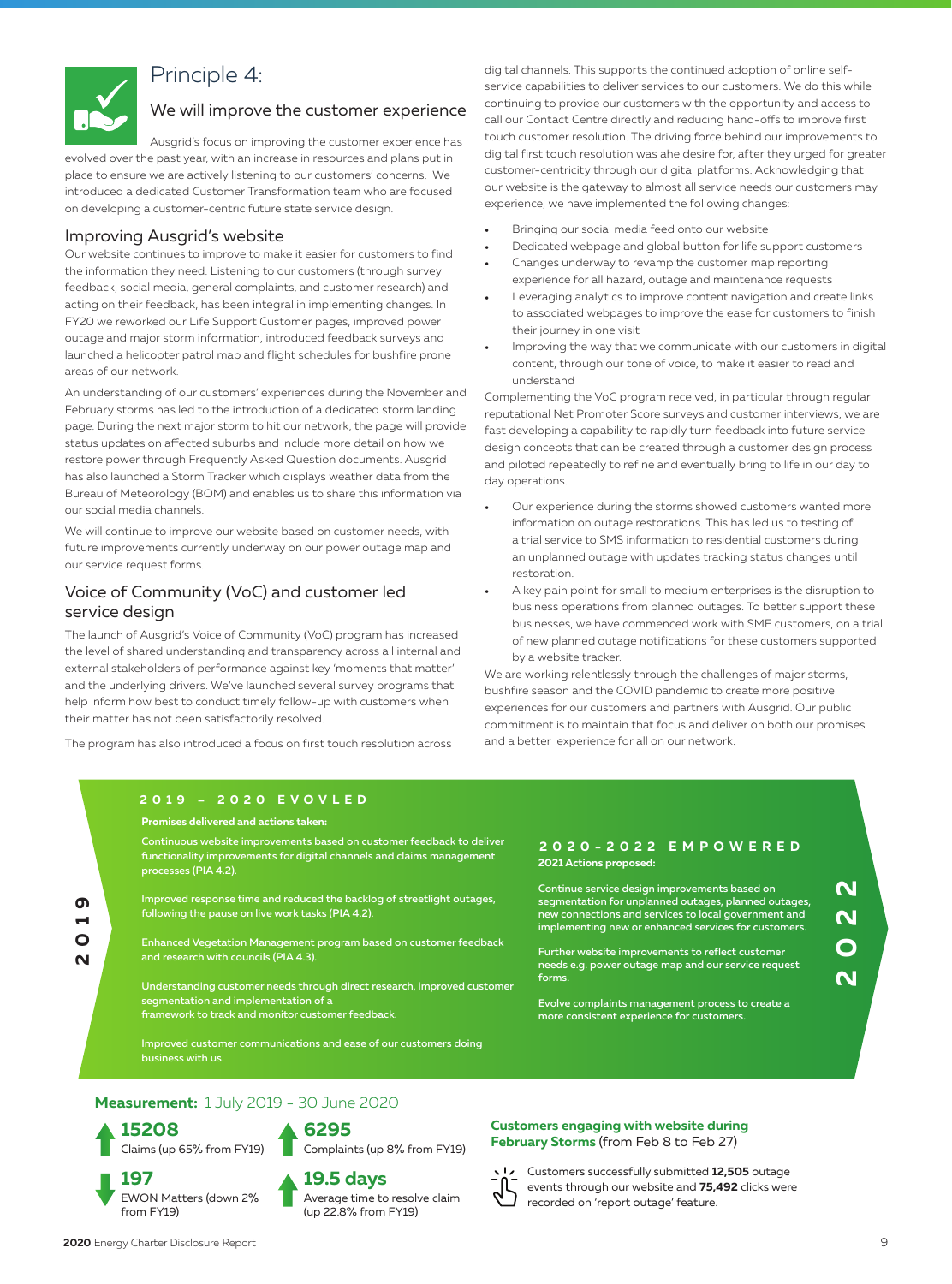

## Principle 5:

#### We will support customers facing vulnerable circumstances

Ausgrid recognises that across our community there are households and businesses that may be vulnerable. These customers require more tailored support and Ausgrid is committed to improving the way we operate to meet their needs. We have undertaken significant work to establish a better understanding of our vulnerable customers and what they need and expect from us as a service. Ausgrid currently identifies the main groups of customers in vulnerable circumstances as life support customers, those facing financial hardship and Culturally and Linguistically Diverse (CALD) customers.

#### Better understanding customers who rely on life support equipment

As we continue to learn about our customers and their needs, we have embarked on a significant journey to better understand customers who rely on life support equipment and improve services for them. We have worked to increase contact with these customers during COVID-19 and improve the resources we provide them.

We have redefined our Life Support segments, consulting with other industries to leverage off their research of these customers. This includes a deeper understanding of Ausgrid's varying life support segments, through research conducted with CPAP users and our customers.

Through qualitative research, Ausgrid now has a clearer understanding of life support customers and their choice of device. This research also uncovered that, concerningly, most customers relying on life support do not have a 'Plan B' to deal with power outages. Once we were made aware of this, we worked with these customers to ensure our resources are fit for purpose and conducted an end-to-end update of our 'Life Support Customer' pages on our website. Physical copies of these new resources have been sent to all registered life support customers, including a factsheet with an action plan to help customers develop their 'Plan B' if their power supply is interrupted.

There is still a range of work in progress to better serve the needs of these customers and provide support in times when they need us most, including:

- Language translations of the 'Plan B' fact sheet into a range of common languages in our Network Area
- Dedicated phone line queue via our Contact Centre 13 13 88 number
- Working with Retailers to improve accuracy of life support customer registrations
- Increased social media posting relevant to these customers

#### **Promises delivered and actions taken: EVOVLED**

Conducted in depth research into life support customers' device choices, in order to provide better information on the impacts of power outages (PIA 5.2).

- Increased contact with customers on life support for planned and unplanned outages.
- Implemented changes to all materials for life support customers based on their feedback.

Supported customers facing financial difficulties during COVID-19 by reviewing our hardship policy to ensure we are providing maximum flexibility to financially impacted customers.

- Active leadership and participation of a forum consisting of the Australian Energy Foundation, other Networks, Retailers and life support customers on advocating key rule changes
- Internal joint Operations-Customer 'health review' on the robustness of business processes and risk controls in place for each of the 14 identified rules
- Active participation in state emergency management for major events to improve hand-offs between Ausgrid and other support services (police, SES, health etc.).

We recognise we had an increase in NECF breaches this year and the measures we have outlined above aim to improve communications with our life support customers during planned and unplanned outages and reduce this risk.

#### Improving our strategy for customers in vulnerable circumstances

Ausgrid is focused on improving our service for customers facing a range of vulnerabilities by developing a more comprehensive strategy based on customer feedback.

This work has evolved into three key categories: our current approach, the approach during COVID-19 and an evolved future approach. In recognition of new customers across the community facing shortterm vulnerabilities during the COVID-19 pandemic, we expanded our definition of vulnerability to include customers in self-isolation.

Ausgrid has also improved our hardship program, extending payment plans and creating greater flexibility to assist the increasing number of customers experiencing financial stress. We implemented an outbound calling process for network infrastructure defects that extend beyond the 60-day rectification period to provide customers with the quotation for the works and to discuss timeframes. As a result, we can more easily identify where a customer is in genuine hardship and provide them with early access to Ausgrid's hardship program and a case manager to help alleviate anxiety.

We have also included new services in the hardship program's scope for the first time, including Ancillary Network Services. For example we have introduced upfront billing for Tiger Tails works along with a new exemptions process that is accessible to individuals, sole traders and small businesses facing Tiger Tail rental fees during construction site shutdowns and delays due to COVID-19. We have also provided payment extensions and discounting options for these customers where applicable.

During the COVID-19 pandemic, Ausgrid has collaboratively engaged with a range of companies to further develop our vulnerable customer strategy. We are also actively working with the Australian Energy Foundation (AEF) to understand the specific impacts of COVID-19 across our most vulnerable customers to guide our strategy.

#### **2021 Actions proposed: EMPOWERED**

Complete vulnerable customer strategy.

Provide translated materials for customers on life support into their preferred language.

Australian Energy Foundation (AEF) energy advisory service to vulnerable customers.

#### **Measurement:**

NECF Type 1 Life support breaches FY20: 5 (increase of 4)

**2019**

**2022**